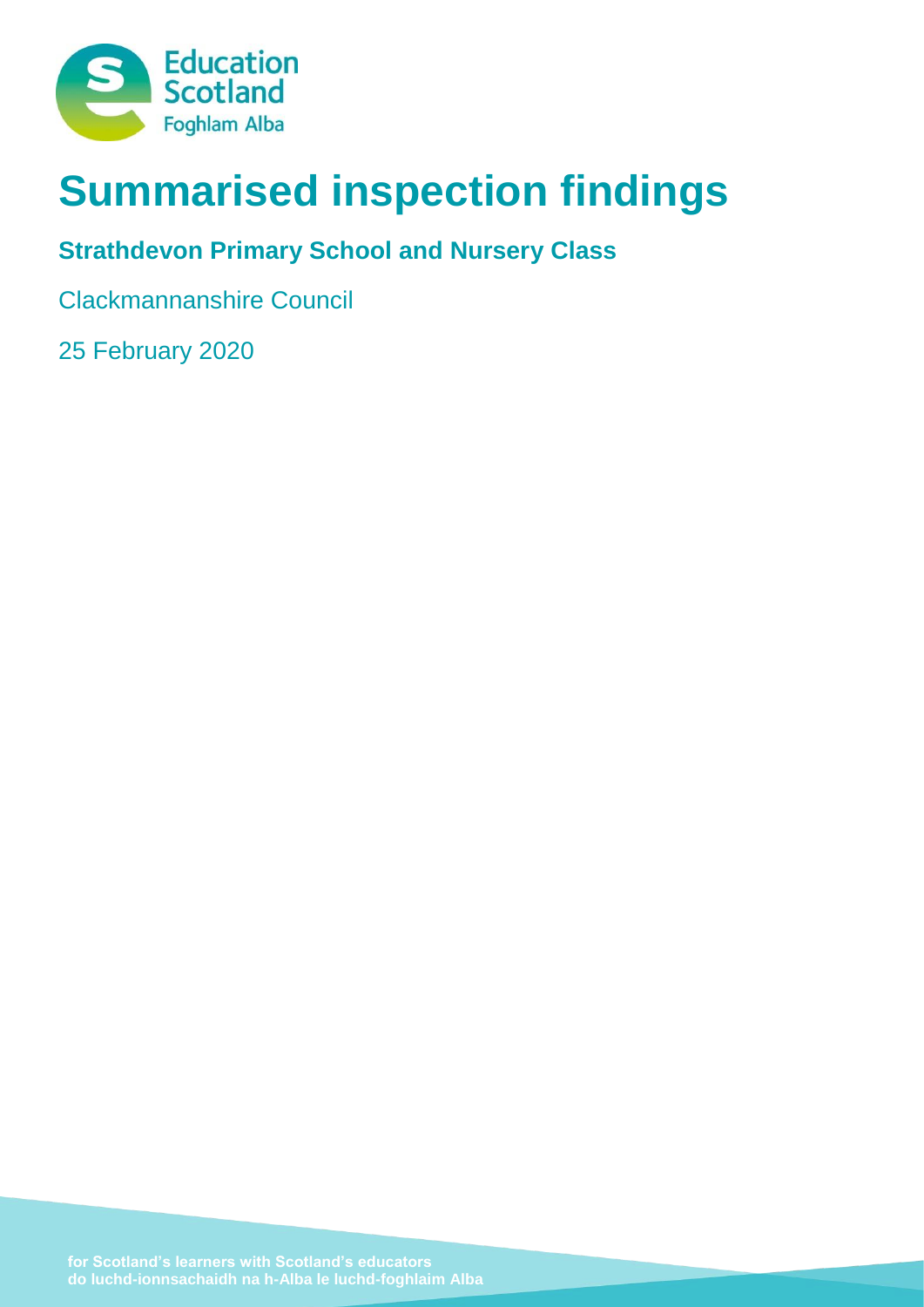## Key contextual information

Strathdevon Primary School and Nursery Class is a non-denominational school which serves the village of Dollar and surrounding areas. The headteacher and depute headteacher have been in post since May 2017. Until this point, the school's senior leadership posts had been filled by a series of temporary post holders. The current school roll is 169 children across the eight primary classes and 42 children in the nursery class. The school is part of the Alva Academy Cluster. Some children also transition to Dollar Academy.

#### **1.3 Leadership of change very good**

This indicator focuses on collaborative leadership at all levels to develop a shared vision for change and improvement which is meaningful and relevant to the context of the school within its community. Planning for continuous improvement should be evidence-based and linked to effective self-evaluation. Senior leaders should ensure the need for change is well understood and that the pace of change is appropriate to ensure the desired positive impact for learners. The themes are:

 $\blacksquare$  developing a shared vision, values and aims relevant to the school and its community  $\blacksquare$  strategic planning for continuous improvement **n** implementing improvement and change

 $\blacksquare$  The headteacher is successfully leading and managing change across the whole school community. She has refreshed the vision for the school and shared this effectively through collaboration with the staff team, children and parents. An extensive range of community organisations are helping to drive forward the vision. The ambitious and highly relevant vision and underpinning school motto is helping to raise the profile of the school within the community. The school's motto, 'taking pride in all we do', is visible throughout the school and demonstrated in day to day practice. The school's values of ambition, respect, friendship and resilience are becoming embedded within the ethos and culture of the school. The pupil council and Parent Council and children are increasingly involved in decision making processes. These include helping to shape curriculum pathways that reflect the specific context of the school. A next step for the school is to link the values more closely to children's rights.

 $\blacksquare$  The headteacher provides very strong strategic leadership and direction which is impacting very well on almost all aspects of the work of the school. The pace of change since session 2016/17 has increased significantly and is well-judged by the headteacher. She is highly regarded by staff who feel empowered by her leadership. Staff talk enthusiastically about the opportunities they have to look outwards, to learn from others. Almost all are adjusting their practice effectively to take account of professional learning opportunities. Parents welcome the improvements being made in striving for a more inclusive and equitable school ethos. Partners strongly appreciate their involvement with the school and value the reciprocal relationship they have with senior leaders.

The headteacher is ably supported by the depute headteacher and principal teacher. They have clearly defined roles and responsibilities which they carry out conscientiously and effectively. There is a consensus amongst staff that the opportunities they have to lead specific projects are extending their professional skills and competencies. The impact of these leadership roles is evidenced in the school's improved approaches to teaching reading.

 $\blacksquare$  Children benefit from the many leadership opportunities on offer. They embrace various roles confidently, as members of the Eco Committee, as Digital Leaders and as House Captains. They lead assemblies confidently and contribute regularly to the school blog. Children's views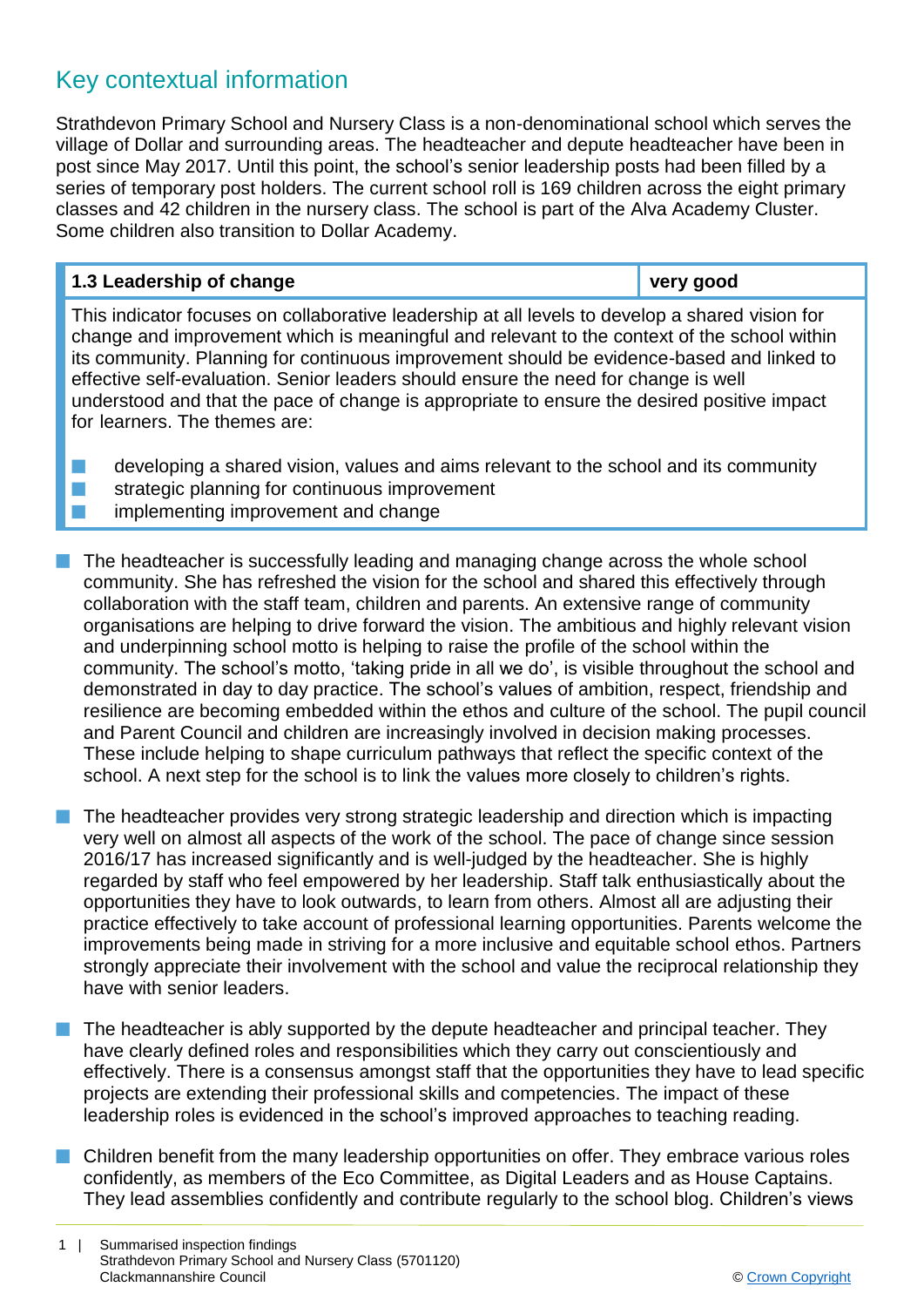are sought regularly and acted upon in meaningful ways. They helped to shape the refurbishment of a classroom to provide an inviting space to enjoy a wide range of reading materials. Almost all children show appropriate levels of respect for each other in lessons and in the playground. Parents and community members are encouraged through a variety of communication platforms, which include social media and the school blog to contribute their views and share talents. They are welcomed into the school and make valuable contributions to children's learning. A dedicated community group of 'mature readers' help to instil in children a love of reading. A next step for the school is to involve parents in the development of the health and wellbeing curriculum pathway.

The arrangements for gathering and analysing data are a strong feature of school improvement. The data is used by senior leaders and teachers as part of their approaches for raising attainment and tracking children's progress and achievements. The helpful data is both qualitative and quantitative. The headteacher is highly skilled at presenting and interrogating formative and summative data. She works closely with senior leaders and teachers to build up a clear plan for improvement. Improvement plan priorities are clear, concise and time bound. In addition, the use of 'task briefs' helps senior leaders and staff to track and monitor progress of specific school improvement priorities. The headteacher holds regular moderation meetings with teachers to reflect on, and track the pace of individual children's progress. These meetings place a strong focus on how outcomes for individual children in literacy, numeracy and health and wellbeing will be realised. There is an expectation that teachers' curriculum plans, including spontaneous and intentional learning activities, in and out of school, will be of the highest quality. Plans for learning detail both targeted and universal support to ensure all children are appropriately supported and challenged.

Senior leaders, staff, parents and partners use national guidance to help them determine how well they are doing and what needs to improve. The robust self-evaluation and staff participation in career-long professional development activities is leading to improved consistency in high quality teaching and very good attainment over time. Through the teacher learning community (TLC), teachers are empowered to take forward an identified set of improvement priorities. Teachers and support staff work very effectively together. They are a cohesive and motivated team. The current school improvement plan (SIP) accurately reflects the specific needs of the school. The use of research to support the school's self-evaluation adds credibility to the key areas outlined in the SIP for change and improvement. Areas for improvement are justified and supported by both qualitative and quantitative data gathering and analysis. A successful example of linking areas for improvement with the school's values is the well-developed relationships policy. The relationships policy rightly places a clear focus on improving equity and outcomes for all. Already, there are encouraging signs that the ethos within the school is more nurturing and responsive to individual needs. Senior leaders and staff are intent on making sure that any change is sustainable.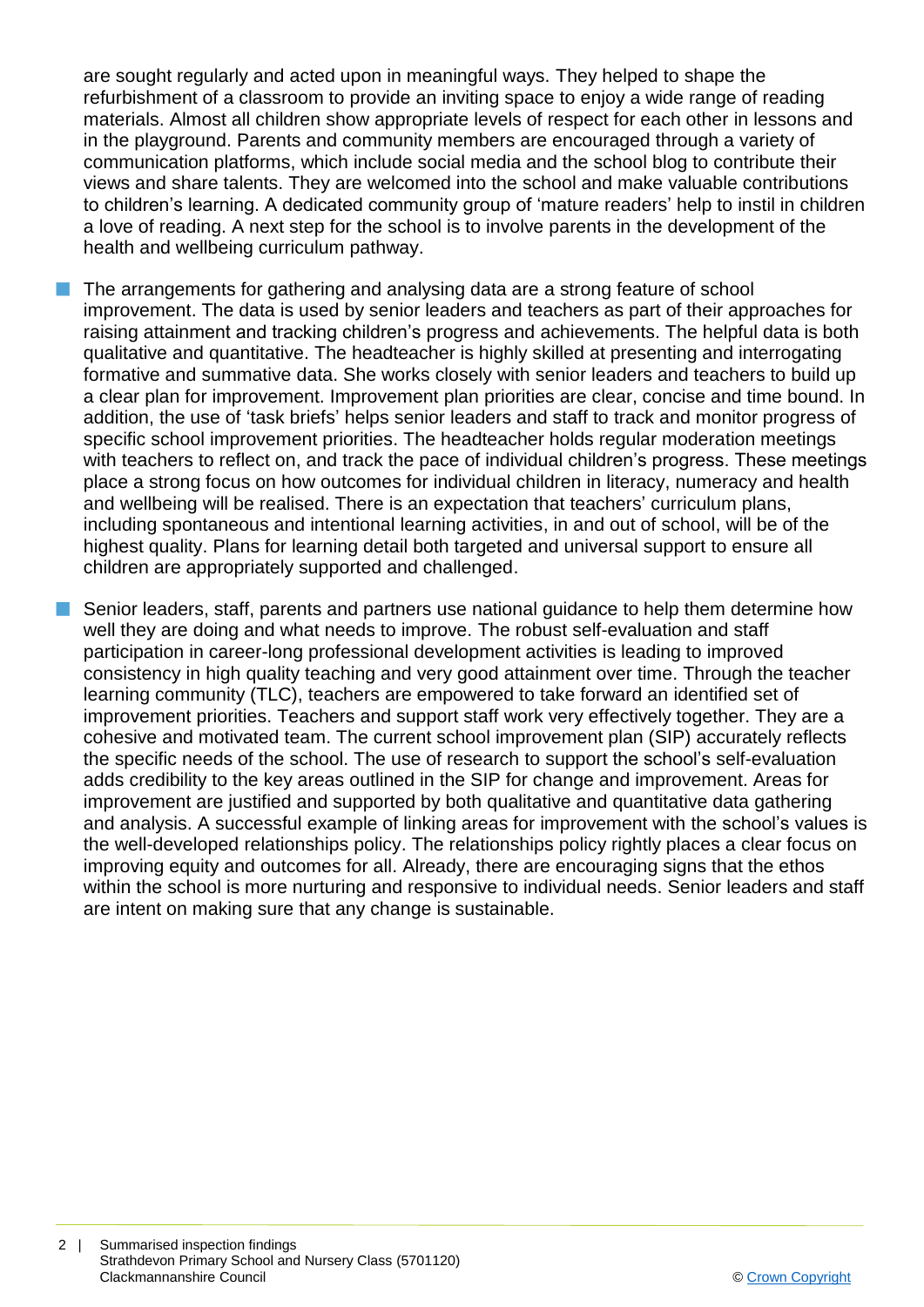| 2.3 Learning, teaching and assessment | good |
|---------------------------------------|------|
|                                       |      |

This indicator focuses on ensuring high-quality learning experiences for all children and young people. It highlights the importance of highly-skilled staff who work with children, young people and others to ensure learning is motivating and meaningful. Effective use of assessment by staff and learners ensures children and young people maximise their successes and achievements. The themes are:

**n** learning and engagement

 $\blacksquare$  quality of teaching

- effective use of assessment
- planning, tracking and monitoring

 $\blacksquare$  The ethos of the school is welcoming, inclusive and nurturing. The recent focus on strengthening positive relationships is impacting positively on children's interactions with each other. Almost all children, are very well behaved, polite and respectful of each other. Almost all children, are attentive and settle promptly to the activities their teachers set for them. A few children across the school do not focus well enough on the tasks they are given. Children are becoming increasingly more aware and considerate of the differing needs of their peers and others in the school. Children receive well-judged support from the caring and enthusiastic learning assistants and support staff.

The school accommodation, both inside and outside offers children a range of stimulating spaces to learn. Staff value children's achievements and celebrate their successes well. Highly attractive displays show examples of children's work and their cultural and sporting accomplishments in and beyond the school. Children like to talk about their successes which can be found in illustrations in floor books, in jotters, and classroom displays. Teachers provide children with access to a limited supply of digital technology.

**n** Almost all children engage fully during lessons. They enjoy coming to school and their attendance is above the authority average. There have been no exclusions for the past three years. Children are happy and very proud of their school. Almost all children say the work they do in class is enjoyable and most find it challenging. Children do not yet have a consistently clear understanding of themselves as learners. They talk about what they are learning during a lesson and now need support to link their developing knowledge to individual learning targets. Children receive helpful written and oral feedback from their teachers which they then act upon to improve their learning. Children use evaluative language skilfully when offering feedback to each other.

 $\blacksquare$  Children at the early level have some opportunities to take part in active learning. Most can independently make choices during their play. A few younger children are still learning to take turns and share when playing together. The physical environment at the early level should be developed further to offer high quality play-based learning opportunities. Careful thought should be given to the quality and sufficiency of resources available to support children's learning at the early stages. The school has yet to evaluate how play supports, extends and deepens children's learning. The school needs to develop a clear policy on play with a shared rationale that reflects the context of the school.

 $\blacksquare$  Teachers are very well prepared. A few examples of highly effective teaching were observed where the pace and level of challenge motivates and enthuses learners. Overall, the quality of teachers' questioning is good. Teachers regularly share the purpose of learning with children at the start of a lesson. Most teachers revisit these during lessons. Helpful plenary sessions offer children a chance to talk purposefully about their learning. In almost all lessons, teachers plan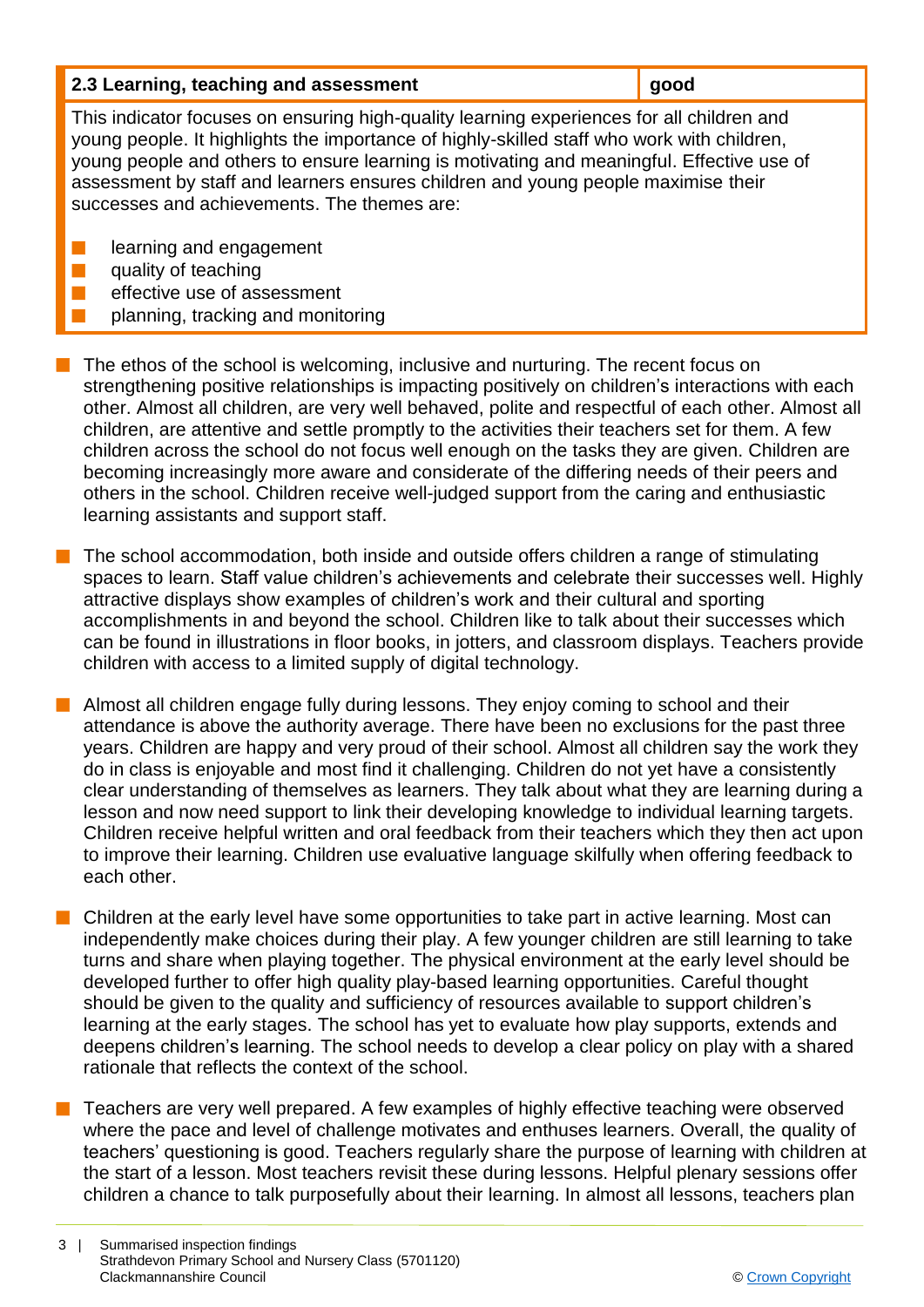activities which are linked to prior learning and meaningful real life contexts. They provide clear explanations. Teachers need to provide children with increased opportunities to be creative and to develop further their skills as independent learners. During lessons teachers often make reference to the school's refreshed vision and values. They ensure these are embedded within the life and work of the school. Teachers should continue to promote respectful interactions. This will help to minimise the negative impact on learning caused by a few children who occasionally interrupt lessons. Teaching and support staff work in close collaboration to plan, and provide, relevant interventions for children.

- $\blacksquare$  In almost all lessons, teachers make appropriate use of a range of digital technology to enhance teaching. They encourage leadership and support from children in their role as digital leaders. Children should have more regular access to technologies within their classrooms to expand their range of vital digital skills. At present, children's access to tablets and laptop computers is too limited.
- $\blacksquare$  The headteacher has introduced a highly effective tracking and monitoring system. Detailed electronic records are maintained for each child on the 'Pupil Tracker' and the 'Visual Pupil Tracker'. These records inform professional dialogue at regular meetings with teachers to improve learning and raise attainment.
- **n** Teachers assess children's progress using their professional judgements. Frequent moderation activities are leading to teachers making increasingly accurate judgements about the progress children are making. The content of teachers' plans are improving as a result of building in a clear purpose for assessment as part of the learning cycle. Teachers acknowledge that they are at the early stages of engaging with National Benchmarks in some curricular areas. As teachers gain familiarity with National Benchmarks they are becoming more confident in assessing children's progress and planning for future learning.
- $\blacksquare$  Teachers are gaining confidence in analysing the data they gather to identify children's next steps in learning. Across the school, teachers use data with increasing accuracy. The school's summative data and formative assessment tools inform planning of appropriate activities for learners. Teachers should continue to use national assessment guidance to ensure that valid and reliable assessment is integral to collaborative planning of learning and teaching. Teachers are raising their expectations of what children can do through the TLC and in implementing curriculum initiatives such as equitable literacy.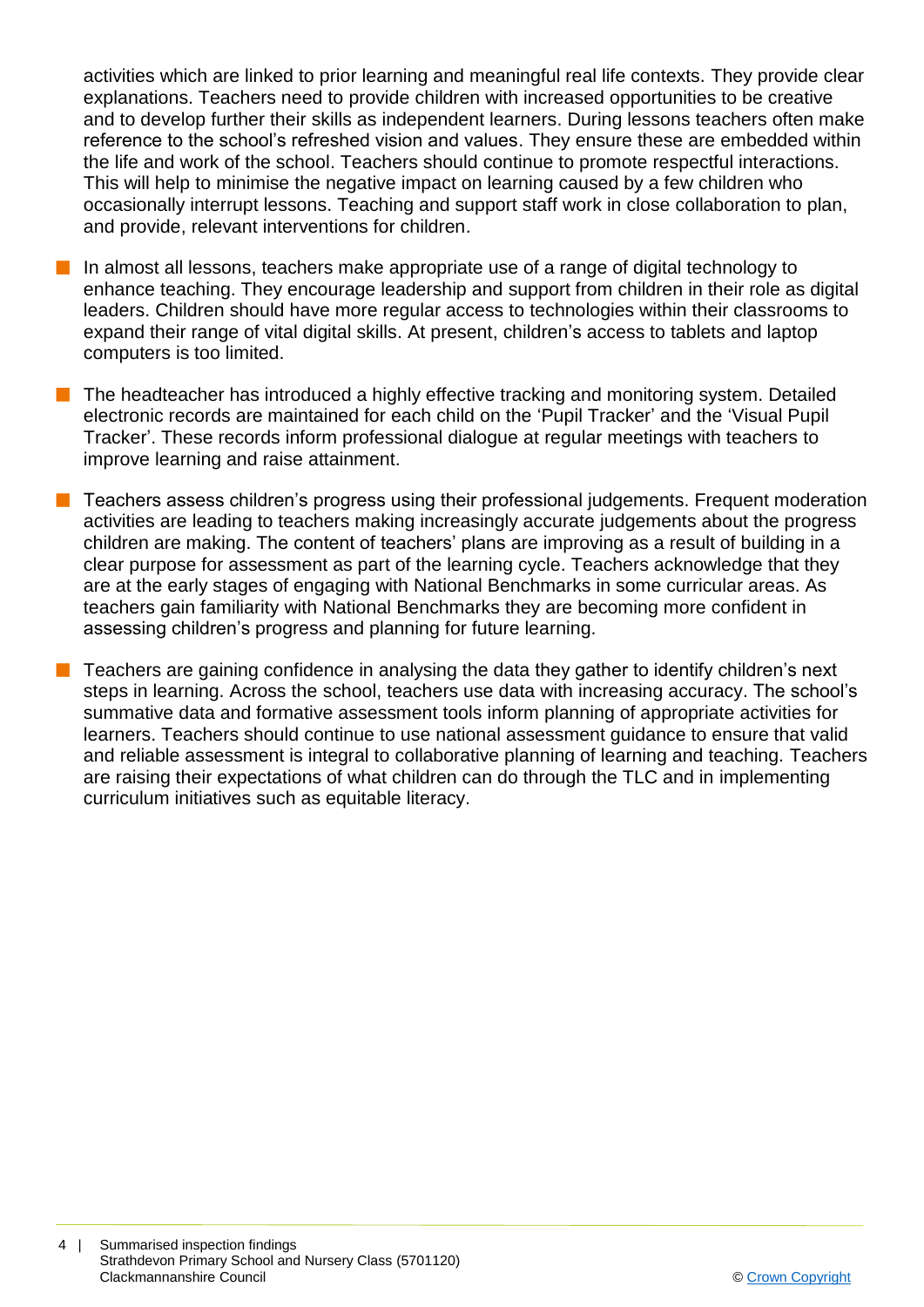#### **2.2 Curriculum: Learning pathways**

- $\blacksquare$  Curriculum pathways are implemented for most areas of the curriculum. Clackmannanshire Progression Pathways provide helpful guidance for staff and are in use for literacy and English, numeracy and mathematics and health and wellbeing. These are based on Curriculum for Excellence experiences and outcomes and National Benchmarks. School staff have developed pathways for technologies and religious and moral education. They should continue with plans to update these. There are several examples of staff and partners supporting children well to understand the world of work. Children in P5 to P7 have used the 'My World of Work' website to support them in identifying their skills for learning, life and work. The school should consider how to plan progression in skills as part of their curriculum refresh. A curriculum rationale should now be developed to include the recently developed vision, values and aims. This will ensure that the curriculum meets the needs of all learners, plans for learning in the four contexts and reflects the unique context of the school.
- A few children are developing digital literacy using QR codes and recording short book trailers and book reviews. The confident P5-7 digital leaders helpfully pilot apps to be introduced in all classes.
- n Children benefit from two hours of quality physical education on a weekly basis. This is delivered effectively by a visiting physical education teacher and supported by progressive pathways in this area of the curriculum. Music is delivered by a specialist teacher and planned collaboratively with class teachers.
- **n** Children from P1-7 are learning French as part of the 1+2 approach to modern languages.
- $\blacksquare$  Outdoor learning is at an early stage of development. There is a need to increase this and develop a consistent and progressive approach to outdoor learning across the school. Older children have several opportunities to experience a residential excursion.
- **n** Transition arrangements from the nursery to P1 are well established. A programme of activity allows children and parents to become familiar with the routines of the school. Teachers and nursery staff should now plan the early level together to ensure children's learning is continuous as they make the move from nursery to school. Some children transition to Dollar Academy and to other secondary schools. These transitions are well-managed.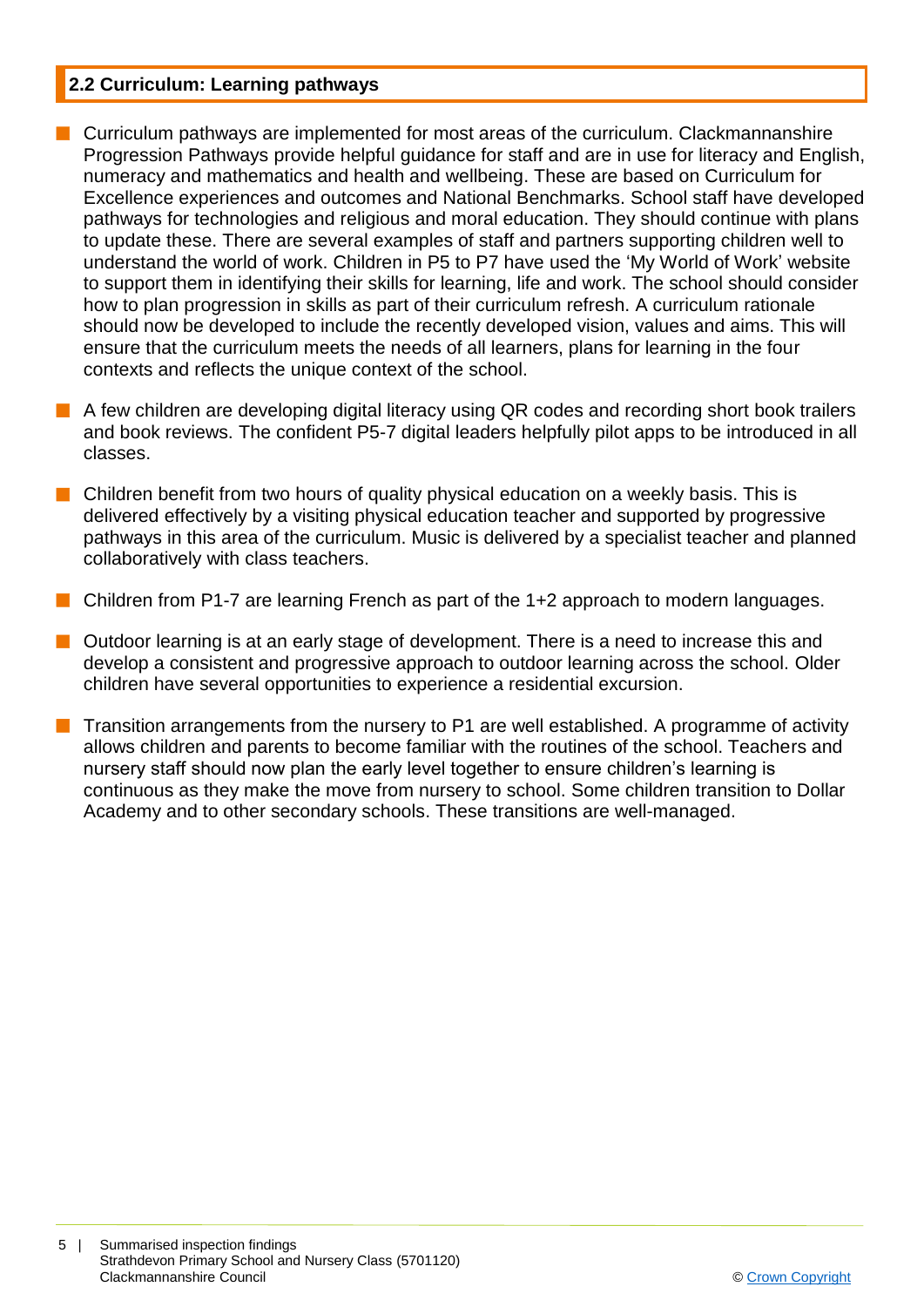#### **2.7 Partnerships: Impact on learners – parental engagement**

- $\blacksquare$  Parents are very positive about their involvement with the school. They value the approachable and supportive headteacher and staff.
- **n** Parents are supported to participate, contribute to, and understand their child's learning through termly curriculum newsletters and open days. There are a number of helpful events planned for parental engagement at all stages in the school. These include assemblies, classroom visits, social events such as the World War Two tea party and the recent P1-3 family event. Parents are invited to learn how they might make use of literacy and numeracy packs at home.
- $\blacksquare$  The large number of partners, including parents, community members and local clubs and businesses enhance the learning provision for children in school. Children are developing skills at the 'Coding Club' and through STEM.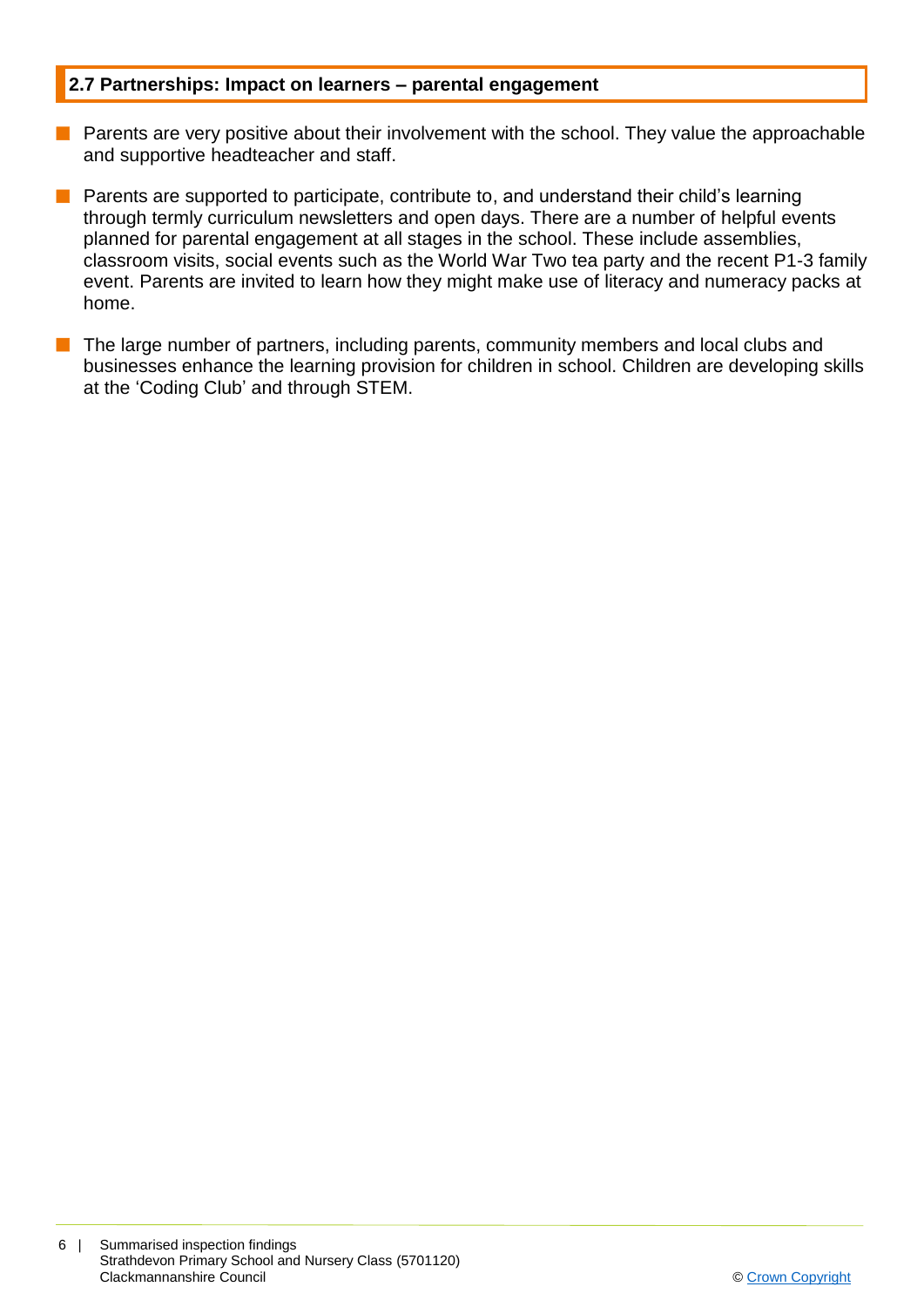### **2.1 Safeguarding**

**n** The school submitted self-evaluation information related to child protection and safeguarding. Inspectors discussed this information with relevant staff and, where appropriate, children. In addition, inspectors examined a sample of safeguarding documentation. Areas for development have been agreed with the school and the education authority.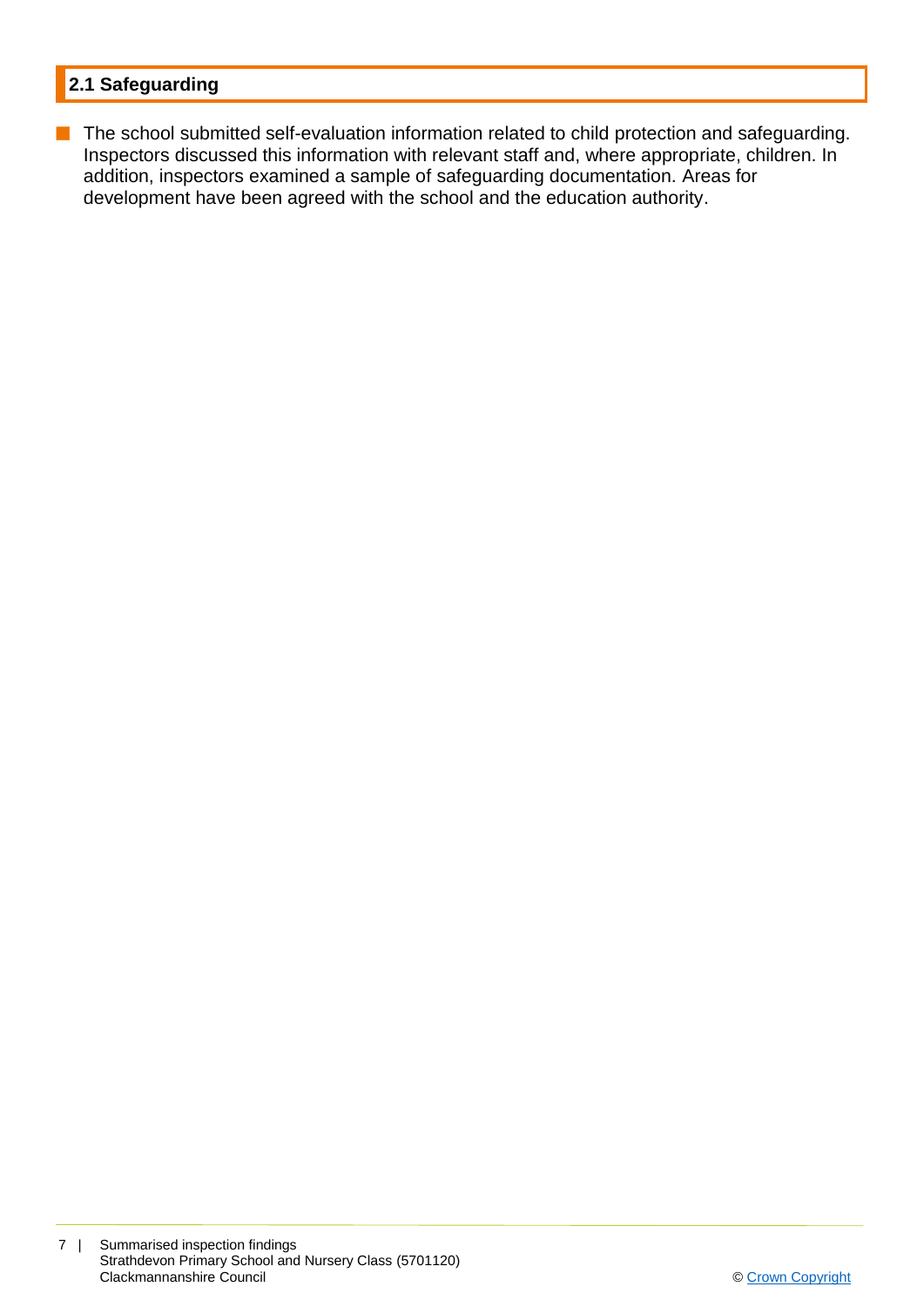#### **3.1 Ensuring wellbeing, equality and inclusion very good**

This indicator focuses on the impact of the school's approach to wellbeing which underpins children and young people's ability to achieve success. It highlights the need for policies and practices to be well grounded in current legislation and a shared understanding of the value of every individual. A clear focus on ensuring wellbeing entitlements and protected characteristics supports all learners to maximise their successes and achievements. The themes are:

- $\blacksquare$  wellbeing
- $\blacksquare$  fulfilment of statutory duties
- $\blacksquare$  inclusion and equality

**n** Staff have a shared understanding of their responsibilities in relation to wellbeing and improving outcomes for children. They are continuing to develop the ambitious learning environment, underpinned by the school values. Nurturing approaches are a strong feature of lessons and other activities across the school. Children respond with enthusiasm to the focus on praise of good behaviour and effective learning. The school has recently introduced restorative approaches in all interactions. This is implemented effectively across the school and is understood well by most staff. A few children need further support to understand the impact their actions can have on others. The school should implement its draft relationships policy to address this need.

 $\blacksquare$  Most children approach staff with questions or suggestions. They are proud of their contribution to the introduction and evaluation of the revised approaches to playground experiences. More children are supported to be active and engage in a wider range of activities. Almost all children say they feel safe in school and have someone to speak to if they are upset or worried about something. Most children are treated fairly and respectfully by staff.

n Children have a clear understanding of their own wellbeing and can reference the school values and give examples of them in relation to themselves. Each class creates its own charter and children discuss why they have chosen particular approaches in their class and how these are applied. They are less confident in articulating what the wellbeing indicators mean and their relevance to themselves. Children do not yet fully understand the relationship between wellbeing and achieving success. Staff need to develop further children's understanding of the wellbeing indicators and their relationship to children's rights and health and wellbeing. This will support children to make more coherent links between personal targets and their wellbeing. The school fulfils its statutory responsibilities.

**n** Staff meet the needs of children who require additional support in a range of creative ways. The senior leadership team has regular formal and informal meetings with staff to discuss children's progress in overcoming barriers to learning. Staff are becoming increasingly skilled at providing more effective, targeted support to improve outcomes for children. They create targets and review progress in order to effectively meet the needs of identified children. This includes those who are care experienced. Senior leaders evaluate the success of planned interventions. Almost all children who are recorded as having additional support needs, are supported successfully to access their learning and make appropriate progress. A few children are exceeding expectations. 'Team around the child' meetings are held regularly and target early interventions. Individualised programmes and interventions support children's learning, wellbeing, confidence and success well.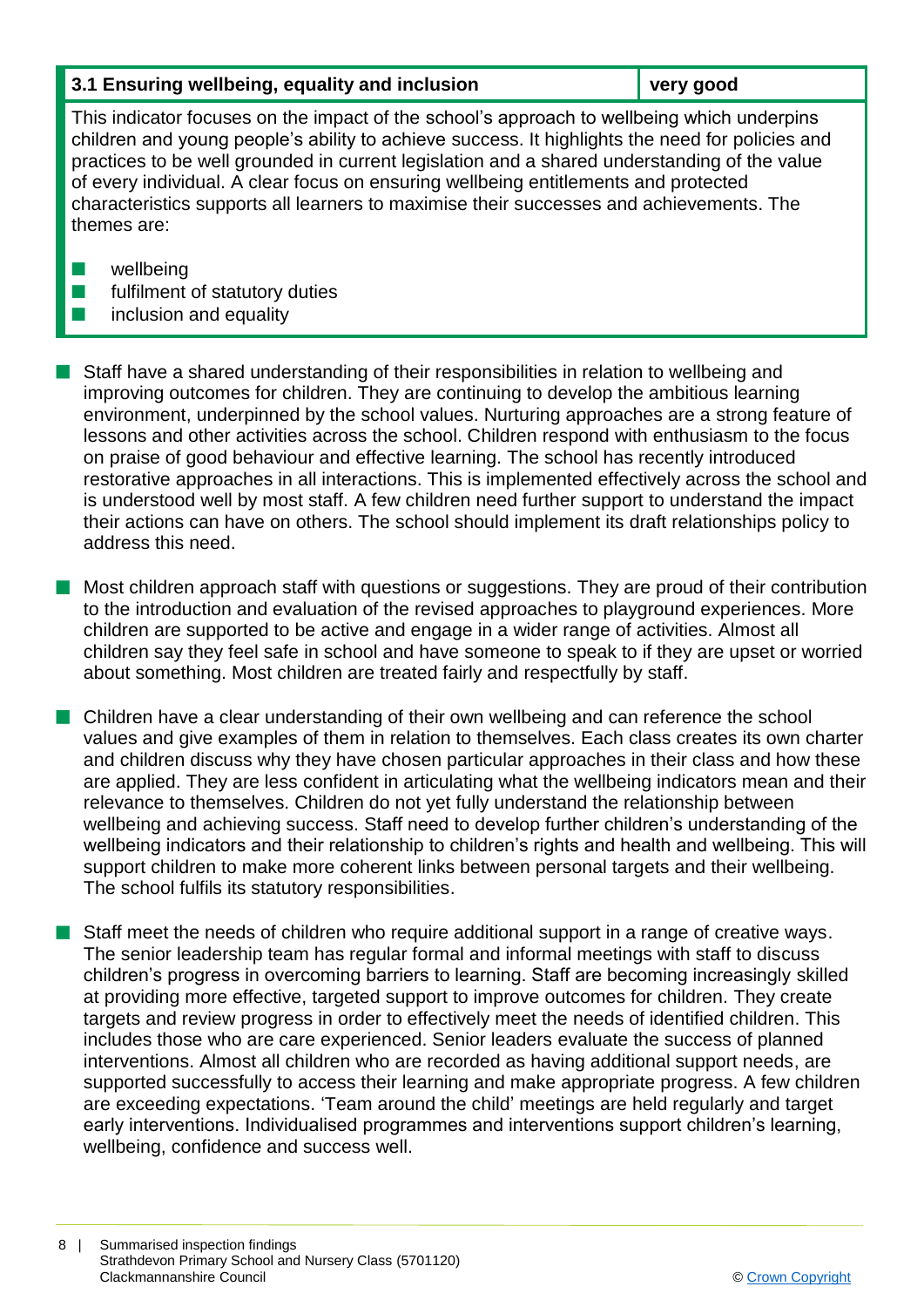- n Children are confident they are listened to and challenge discrimination. Staff engage in a wide range of professional learning and have a good knowledge and understanding of equalities. They are currently revising the personal and social education curriculum with the intention of making more explicit links between children's understanding of their own wellbeing and rights, their understanding of diversity and their place as citizens.
- $\blacksquare$  All staff are very aware of individual children, their families and the school's wider context in the local community. All children are included in school activities such as Bikeability. All children access wider achievement opportunities and participate in a variety of opportunities to achieve success. This supports parity of experience for all. The school has developed important partnerships with the local community and other partners which provide both universal and targeted support to meet the needs of learners.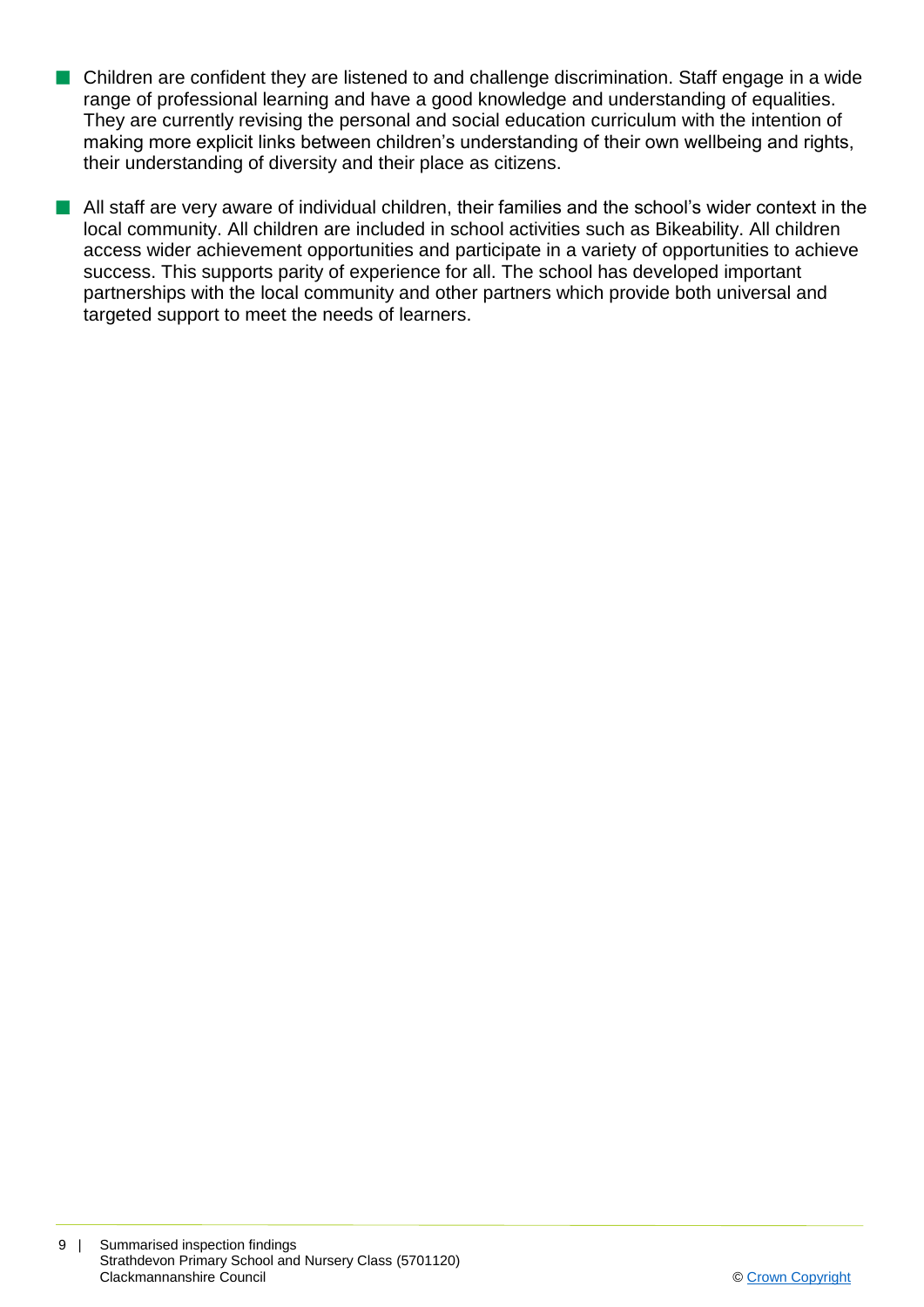| 3.2 Raising attainment and achievement                                                                                                                                                                                                                                                                                                                                                                                  | very good |  |
|-------------------------------------------------------------------------------------------------------------------------------------------------------------------------------------------------------------------------------------------------------------------------------------------------------------------------------------------------------------------------------------------------------------------------|-----------|--|
| This indicator focuses on the school's success in achieving the best possible outcomes for all<br>learners. Success is measured in attainment across all areas of the curriculum and through<br>the school's ability to demonstrate learners' achievements in relation to skills and attributes.<br>Continuous improvement or sustained high standards over time is a key feature of this<br>indicator. The themes are: |           |  |
| attainment in literacy and numeracy<br>attainment over time<br>overall quality of learners' achievement<br>equity for all learners                                                                                                                                                                                                                                                                                      |           |  |

#### **Attainment in literacy and numeracy**

- $\blacksquare$  Attainment data provided by the school is extensive, robust and accurate. The most recent data provided by the school to the end of June 2019, shows almost all children are achieving expected levels of attainment in listening and talking, reading, writing and numeracy. Teachers' professional judgements are reliable. Their recent involvement in moderation activities with colleagues and senior leaders is improving their common understanding of achieving a level.
- $\blacksquare$  Overall, children's attainment in literacy and numeracy is very good. Almost all children who may be experiencing barriers to learning are benefitting from well-targeted support and are making appropriate progress.
- At first level, almost all children achieve appropriate Curriculum for Excellence (CfE) levels for listening and talking and most for reading, writing and numeracy. At second level, almost all children achieve appropriate CfE levels for listening and talking, reading and writing and most children for numeracy. Staff use data from the Scottish National Standardised Assessments to contribute appropriately to the overall teacher professional judgement as part of a range of assessments. Staff should continue working to ensure that the shared and increasingly accurate moderation processes in reading and writing are extended to applying National Benchmarks in all areas. Staff have created a literacy rich environment throughout the school environment and children say that this has increased their interest in reading.

#### **Listening and talking**

■ Across the school, almost all children are making good or very progress in listening and talking. At early level, almost all children are making good progress in listening and talking. They talk about simple stories from their reading books and communicate and share stories during their play. Almost all children listen well to and follow instructions. At first level, most children contribute their ideas and opinions independently in group work and in pairs. They develop their own questions across a range of contexts. A few children at this level need to focus more on learning to listen to others and take turns to speak. Across second level, most children are making very good progress in listening and talking. They listen actively and respectfully and collaborate well. They explain their thinking and feedback confidently and with a wide range of vocabulary. They are articulate and enjoy opportunities to share their learning. During group discussions, children make appropriate contributions to build well on the ideas of others.

#### **Reading**

■ Overall attainment in reading is very good. The school has invested in extending access to reading for the past two years. Staff have worked effectively to foster a love for reading in children. Assessments show improvements in reading age and staff predict further improvements in CfE attainment in reading this year. Assessment approaches in reading comprehension is tightly focused on reading skills.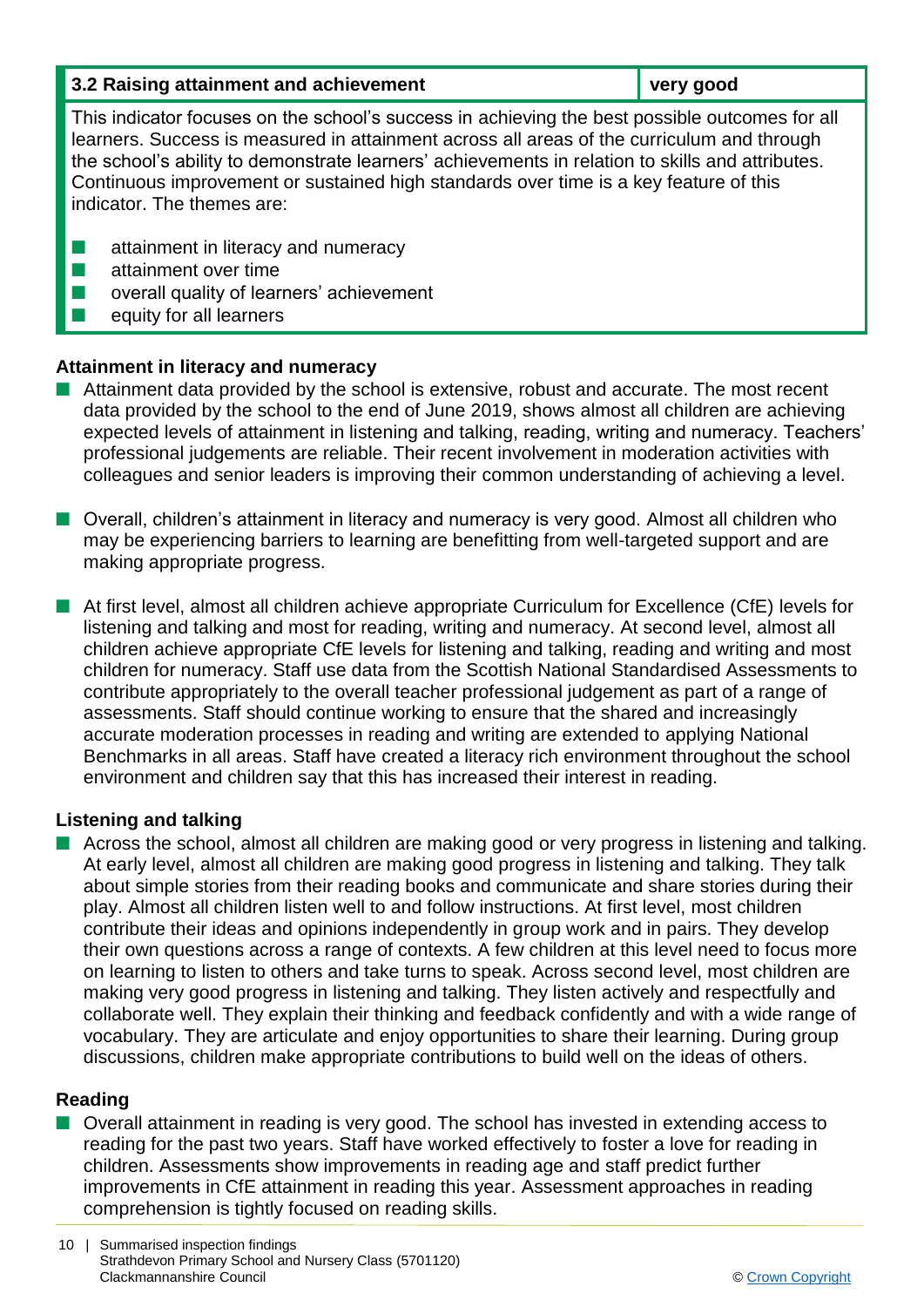$\blacksquare$  At the early level, almost all children recognise a few initial sounds. Most children identify a number of common words with confidence. Almost all children who have recently achieved first level explain their preferences for particular texts and authors. They accurately identify key features of fiction texts, including blurb, cover, title and author. Most children at second level read with fluency and expression, using appropriate pace and tone. They discuss character and plot well within the books they are reading. They demonstrate a high level of understanding of how to read and scan complex reading texts to identify particular information. They create and answer understanding, inferential and evaluative questions related to a text and discuss how the writer uses creative language to describe a character.

#### **Writing**

 $\blacksquare$  Across the school, almost all children are making very good progress in writing. The recent focus on reading is contributing to an increased focus on high quality writing. Children at early level are having a go at writing down their thoughts and feelings in words and pictorially. Children at first level are using capital letters and full stops in both imaginative and functional writing. Almost all children at second level, write independently and punctuate sentences correctly using descriptive language and connectives. Most children at second level, write extended pieces of writing, using paragraphs and a variety of sentence structures to engage the reader. They use sentences of different types and lengths and vary sentence openers. Overall, children's writing across the curriculum is of a consistently high standard. Almost all children make effective use of self, peer and teacher assessment to improve the standard of their work. High quality writing is shared effectively on displays throughout the school.

#### **Other curriculum areas**

Staff include STEM and 1+2 languages activities within planned learning, but are unable to provide evidence of how well children are achieving. Staff now need to develop further arrangements to track and monitor children's progress across all aspects of the curriculum.

#### **Mathematics and numeracy**

 $\blacksquare$  Across the school, children's attainment in numeracy is very good. The school's data shows that they are beginning to close the attainment gap between the most and least disadvantaged children. Data is also collected and analysed by gender. The gender gap narrowed in 2019 at both first and second level, but has grown slightly at early level. Boys are currently outperforming girls in numeracy and mathematics. Almost all children in P1 and P4 are on track to achieve expected levels in numeracy and mathematics by the end of June 2020. The majority of P7 children are on track to achieve second level in numeracy and mathematics.

#### **Number, money and measure**

- $\blacksquare$  At early level, almost all children identify the number before and after and find missing numbers in a sequence to 20. They use practical methods to add and subtract within 10. They complete practical activities to find half of a number by sharing equally into two groups. Children calculate the correct change from 10p.
- **n** At first level, almost all children round numbers to the nearest 10 and 100. They demonstrate an understanding of place value with five digit numbers and solve addition and subtraction problems with three digit numbers. Children record money in pounds and pence using correct notation. They use instruments of measure such as rulers, meter sticks and trundle wheels and record their measurements using correct notation. At first level, children sort simple fractions in order of size and change improper fractions to mixed numbers.
- $\blacksquare$  At second level, most children calculate costs and determine affordability within a given budget. They use their knowledge of profit and loss practically when running a healthy tuck shop and bring and buy sale. Children create equivalent fractions and then simplify them. Most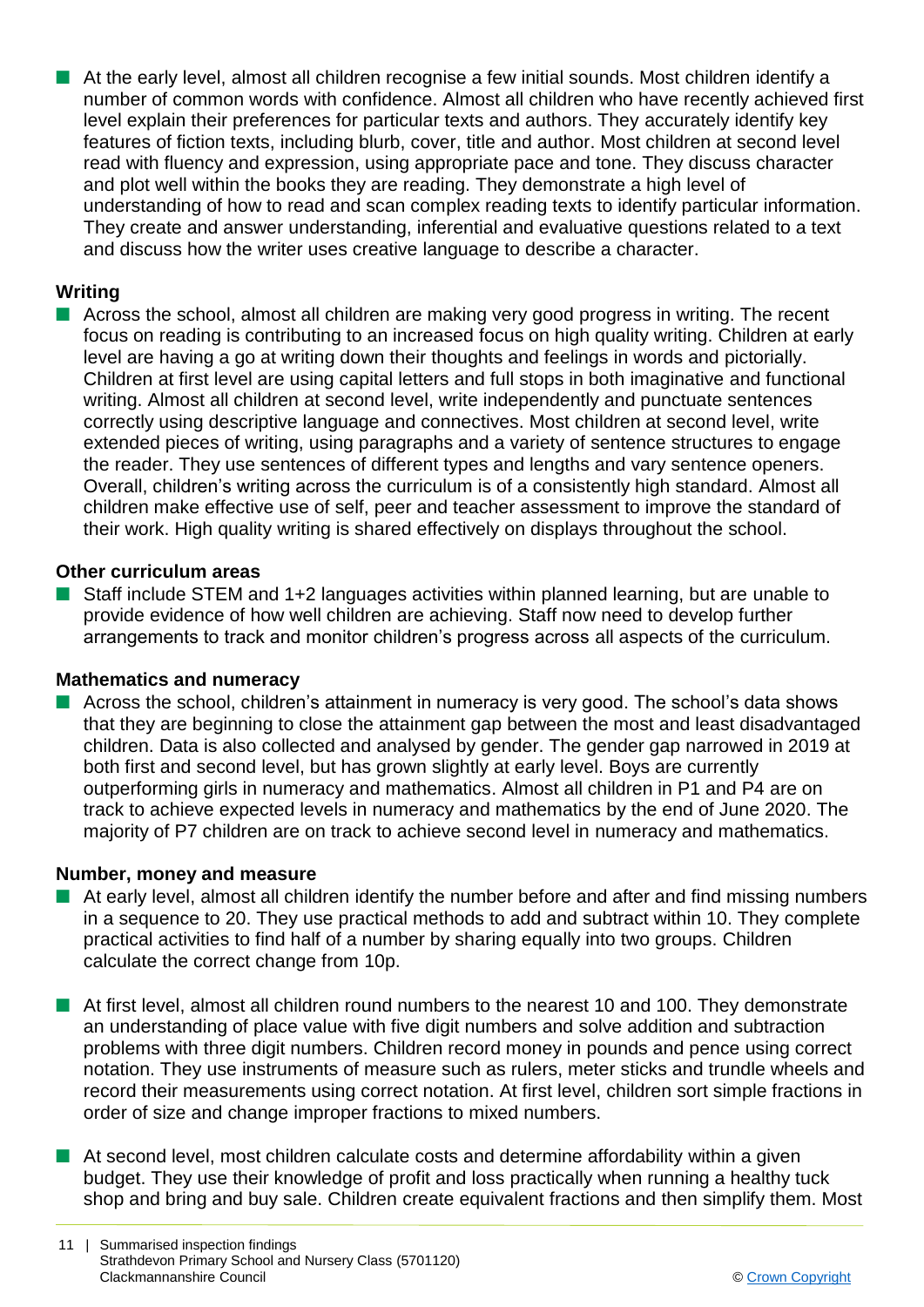children accurately calculate the area of squares and rectangles. They are beginning to apply this knowledge to calculate the area of compound shapes. The majority of children measure capacity and convert units of measure from millilitres to litres. Children multiply and divide decimals to two decimal places confidently.

#### **Shape, position and movement**

- $\blacksquare$  At early level, almost all children sort and identify two dimensional shapes confidently and to create patterns. Children use the positional language of, front, back, above, below, backwards and forwards correctly.
- $\blacksquare$  At first level, most children working with three dimensional objects match them to their nets and identify the number of faces, edges and vertices on each of them. They use their knowledge of grid references to plot on a map. Children correctly label compass points and record directions when making a full and quarter turn clockwise and anticlockwise. They use technology such as programmable toys to follow directions.
- $\blacksquare$  At second level, most children calculate missing angles using their knowledge of supplementary and complementary angles. They correctly label different types of triangles. Most children correctly identify and illustrate line symmetry on a range of two dimensional shapes.

#### **Information handling**

**n** At early level, almost all children use tally marks and pictographs to record information and to interpret bar graphs to find information. At first level, most children interpret information tables to answer questions. They describe when it might be appropriate to use tally marks or bar charts to display information. Most children at second level use digital technology to create bar graphs with an appropriate title and labelling. They describe how they display information in a pie chart, bar chart or Venn diagram and give examples of when these are used.

#### **Attainment over time**

■ Senior leaders closely monitor attainment. The school uses its standardised assessment well to identify areas for improvement, such as in numeracy at second level, and is addressing these successfully through time-limited, targeted interventions. The school prioritises early interventions leading to improvements in outcomes for all children.

#### **Overall quality of learners' achievement**

- $\blacksquare$  Almost all children are confident, successful and gaining important skills and capacities which will be beneficial to their future lives. They make effective contributions to the work of the school and community. They take pride in performing at local events, taking part in competitions and honing their entrepreneurial skills through fund-raising activities. The house system creates opportunities for children to come together in teams where they are encouraged to share their views and opinions.
- A wealth of clubs, committees, sporting and cultural activities are available to all children. Many of these opportunities are supported by parents, staff and community members and partners.
- **n** The school tracks children's achievements. Records are monitored by senior leaders to ensure children's successes are celebrated and recognised at class and whole school events. The headteacher is proactive in seeking out sporting and cultural opportunities for children who may benefit socially, emotionally and cognitively from taking part in activities during the school day and after school. Funding is also sourced by the school to support the delivery of some of the clubs and children's participation. Participation rates are high and most after school activities are free.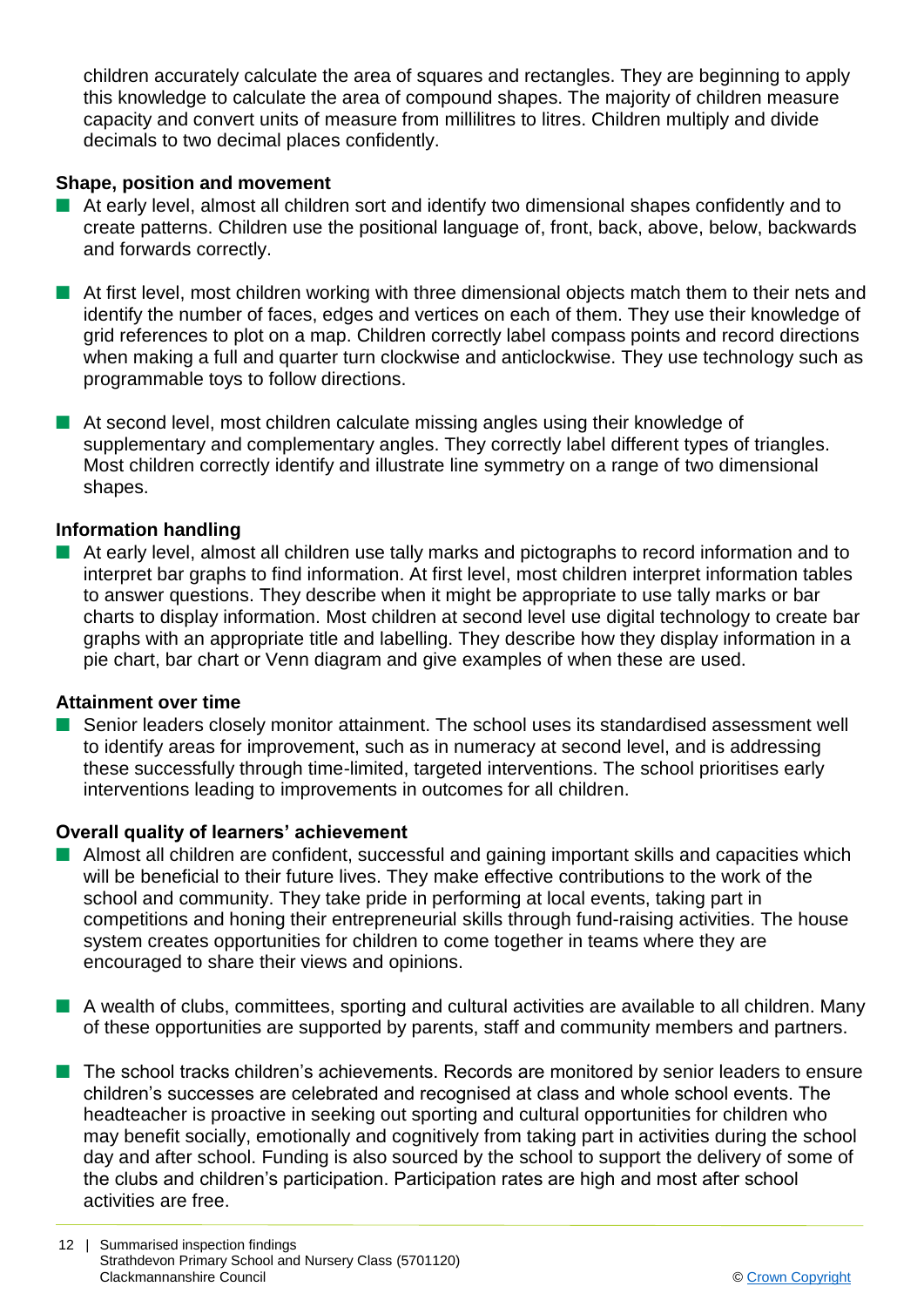■ School based and Active Schools tracking evidences high participation levels in sports and extra-curricular clubs, with evidence of children with barriers to participation being supported to achieve. Commendably, the school has achieved their second Gold School Sport Award, which enables children to take leadership roles in sports and has increased participation over time. Partners speak positively of their engagement with senior leaders and how planning collaboratively supports inclusion.

#### **Equity for all learners**

 $\blacksquare$  The headteacher and staff, have a strong focus on ensuring equity for all children. They are aware of particular challenges facing a number of children and families and take positive, carefully targeted action. The school has a hardship fund, Pupil Equity Funding (PEF) and community and parental funding. This funding is directed where it has maximum impact. As a result, a few children at risk of missing out, access sporting and other opportunities which are developing their confidence and increasing their motivation. Senior leaders have carefully considered how best to address the attainment and achievement gaps they have identified, with a range of planned interventions, both universal and targeted. The headteacher has evidence of the reading gains made by all children eligible for PEF and receives support through the Equitable Literacy Programme. The nurture base provides vulnerable children with additional support and is improving their wellbeing and social skills.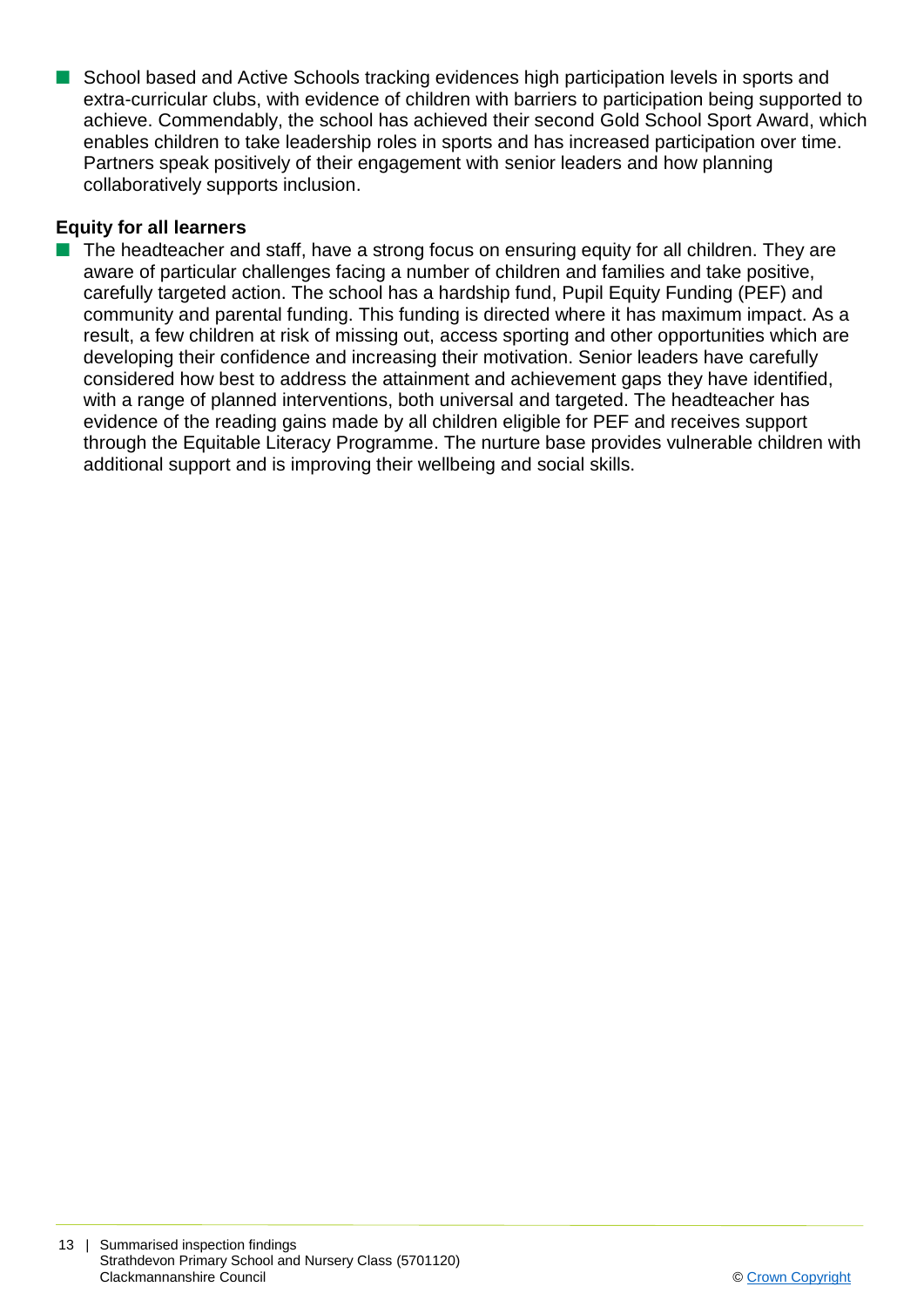#### **School Empowerment**

#### Empowering parents through involvement

 $\blacksquare$  Increasing parental involvement in the decision making processes has been one of the key drivers for the headteacher since taking up her post in May 2017. An audit of engagement identified that parental contributions to the work of the school were too narrow and mainly focussed on raising funds and offering time as helpers at events. Communication was too formal and one-way. Parents are now equal partners in the decision making processes. They help shape curriculum pathways, and make valued contributions to the delivery of the curriculum as experts in a particular field. The creation of the school blog, and Parent Council newsletters is empowering parents to be involved in their child's education.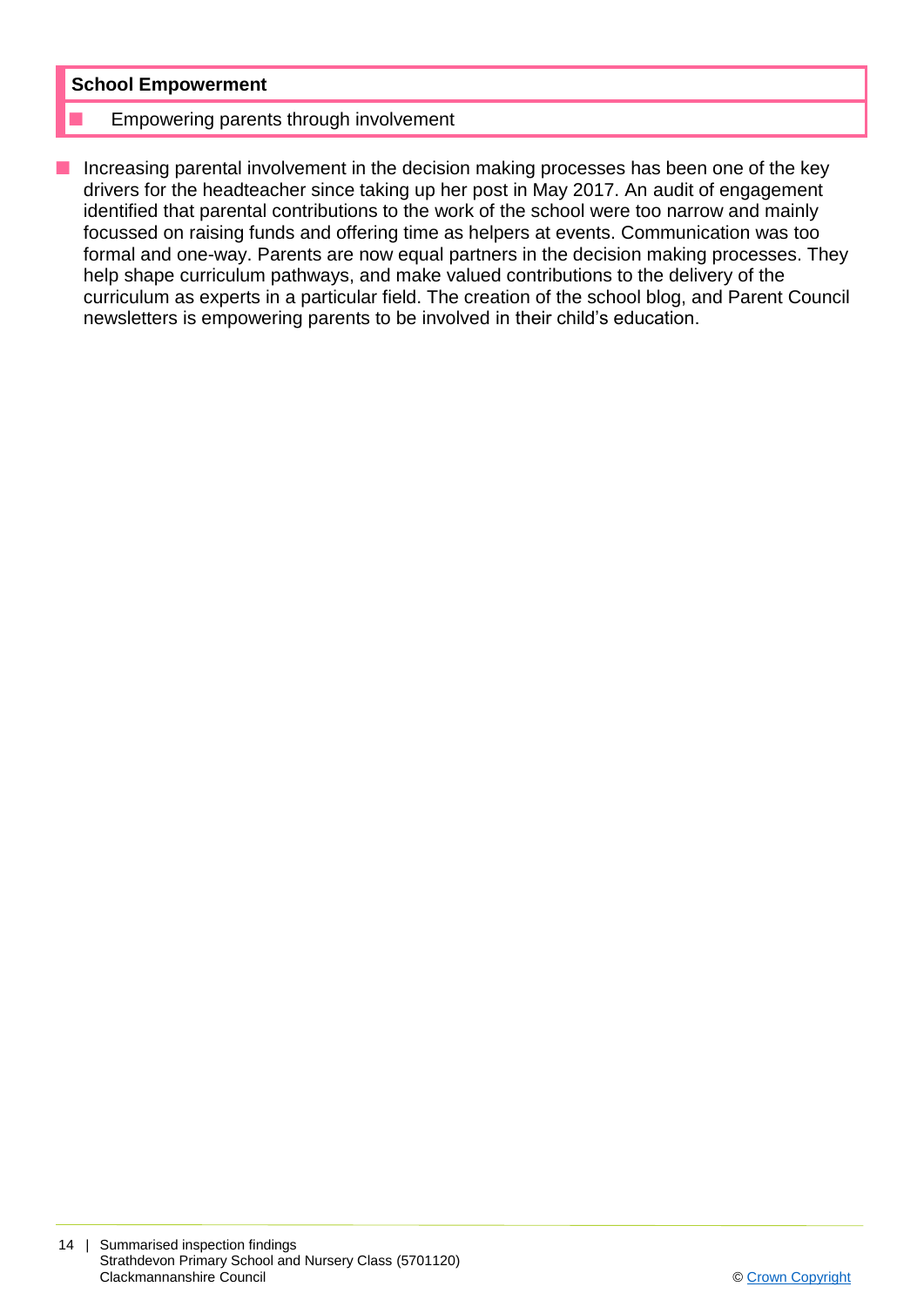## Practice worth sharing more widely

**n** The headteacher has introduced a highly effective tracking and monitoring system. Detailed records are maintained for each child on the online 'Pupil Tracker' and the 'Visual Pupil Tracker'. These records form the basis of regular meetings with teachers with the specific aim of improving learning and raising attainment.